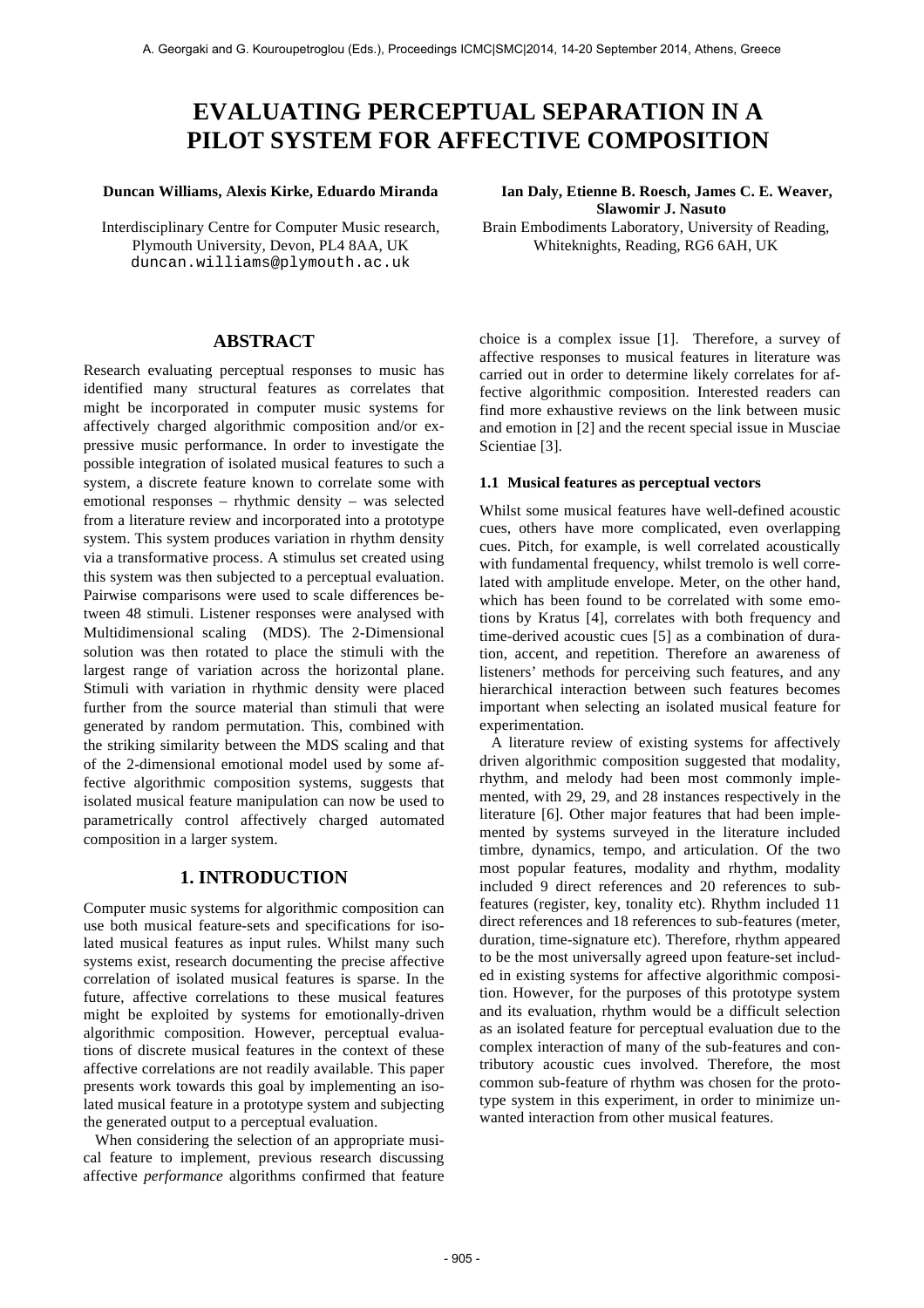## **2. PROTOTYPE DESIGN**

Rowe [7] describes three methodological approaches to algorithmic composition: generative, sequenced, or transformative. Transformative systems use existing material as the source – one or more transformations are applied to the input material in order to yield related material at the output stage. A simple inversion might be considered an example of a transformative process. Given the successful implementation of previous transformative systems (see for example, the *Experiments in Musical Intelligence*  work of Cope [8]–[10]), the prototype system was designed to use a transformation algorithm in order to manipulate the selected, isolated musical feature (rhythmic density – a temporal aspect of music derived from pulses or beats, tempo, and meter). Transformative systems have the advantage over generative systems of an 'in-built' limiting rule-set, established by the seed material. With a transformative system, for example, there is no necessity to specify a large body of additional structural rules outside of those affected by the chosen feature. If such a system can be shown to achieve perceptual variation with a limited musical rule set, then in the future it should be adaptable to generative operation by the addition of appropriate structural rules (that need not be based on musical feature selection or perceptual correlation). This would also facilitate work towards a larger system for affective algorithmic composition based on the selective manipulation of a broader range of musical features with underlying emotional correlations.

#### **2.1 Transformative algorithm**

The prototype system was developed using OpenMusic [11] and Common Lisp. The system functions offline and currently works with monophonic data only. The system has three phases; a learning phase, a transformation phase, and a generation phase. At the learning phase, the system takes a seed input and separates the musical structure into measures, deriving a two-order transition matrix of pitch and rhythm tree information (a hierarchical list representing rhythmic structures with probability values for the transitions between these structures). These values are stored as an array. A statistical analysis of rhythmic density is then carried out on the array by searching for the number of pulses in each measure via note onset and duration values. Each measure is then assigned a density value. At the transformation phase, the density value is used as an index in order to create new permutations from a Markov chain of pitch and rhythm tree information via the transition matrix. Permutations can be created solely from measures with high-density index values, lowdensity index values, or a combination (assuming that there is enough variation in the original seed material). The permutations are used by the generation phase to allow the output to be saved as a MIDI format file for subsequent editing and playback. A signal flow of the prototype system is shown in Figure 1. If successful, the prototype system could be expanded by increasing the *n*th-order of the Markov chain to include more complex transitions, other musical features and higher level musical structures, once the relevant perceptual correlations have been determined.

# **3. PERCEPTUAL EVALUATION**

The construction of a 'perceptual space' using Multidimensional Scaling Analysis (MDS) from a set of listener evaluations has previously been shown to be a useful way to construct statistically meaningful dimensional models from listener perceptions of music [12]–[15]. Confidence in the model can be evaluated by statistical measures from the analysis in order to firstly determine the best-fit dimensionality for the model, and secondly to create a plot of the stimuli showing respective and relative similarities in the model. With all MDS analysis, dimensional labels cannot be established by this kind of evaluation. This experiment therefore represents the first of a twostage validation of the prototype system – with the expectation that, if successful, a second stage will include a verbal elicitation experiment to provide labels for the scaled data. Stimuli should be presented to the listeners in the second experiment in the order that they are arranged in the best-fit perceptual space from this experiment, with the aim being to provide meaningful emotional (or at least perceptual) labels for the movement in each of the resulting dimensions.

#### **3.1 Stimulus set generation/selection**

Stimuli for the experiment were created using the prototype system and 4 seed inputs from a study evaluating affective responses and neurophysical correlations in electroencephalogram (EEG) to western classical music [16]. These seed inputs were selected with the partial intention of adapting a BCMI system to the control of an affective algorithmic composition system using EEG in future. Thus, seed material which had already been perceptually evaluated with EEG seemed to be a useful starting point. The sources from [16] were *Peter and the Wolf* (Prokofiev), *Brandenburg Concerto No. 5* (J.S. Bach), *Four Seasons: Spring* (Vivaldi), and *Adagio for Strings* (Barber). This seed material was edited to produce short excerpts of 30s in duration, in order to facilitate timely comparisons in the experiment itself, and reduce listener fatigue.

 With MDS analysis, a minimum of 4 stimuli per dimension to be revealed in the final analysis is required. In order to allow for up to 4 dimensions of variation in the stimuli generated by the prototype system, 16 stimuli were prepared from the 4 seed inputs:

- 1-4: original material, edited in duration only
- 5-8: lower density rhythmic transformations applied to seed material
- 9-12: higher density rhythmic transformations applied to seed material
- 13-16: permutation only (Markov shuffling) with no rhythmic transformations

 All stimulus material was limited to the same duration and condensed to monophonic playback via a piano timbre (Type 0 MIDI file).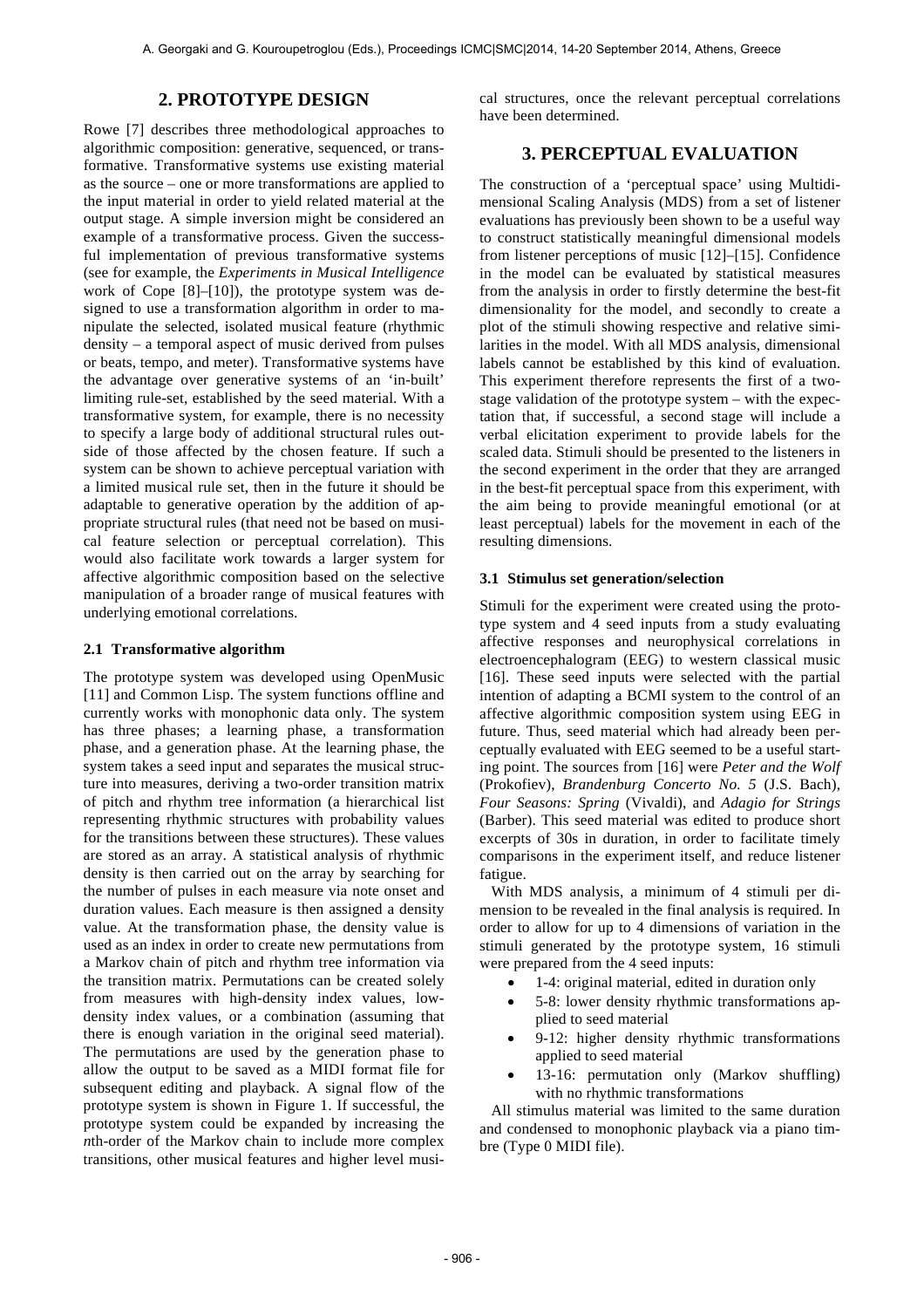

Figure 1. Signal flow of prototype system. Various permutations are possible, including the generation of a permuted set of measures using existing rhythm trees, a permuted set of measures with increased density (number of pulses extracted from other measures), and a permuted set of measures with decreased density.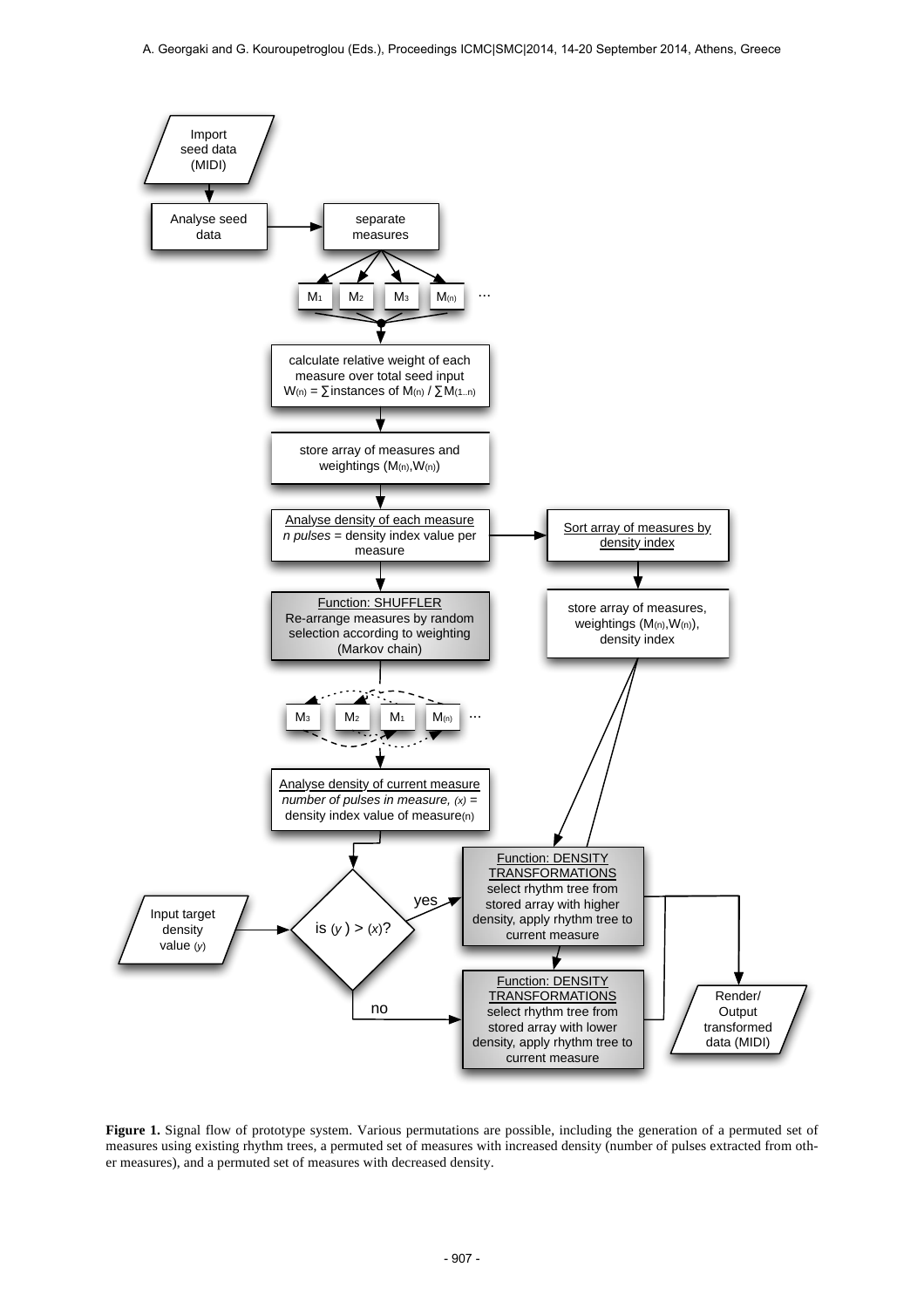Figure 2 shows an excerpt from the seed material before it has been separated by the system into measures. Figure 3 shows a lower density excerpt generated from the same seed by the prototype system. The seed in this case was an excerpt from J.S. Bach's *Brandenburg Concerto No.*  5, which mainly consists of  $1/16<sup>th</sup>$  notes, with the exception of the material in the latter half of the sample. When the density transformation seeks to find material with lower density than the current measure, it uses the rhythmic tree suggested by this lower density material as a template from which to create new permutations of the material in the 'lower density' output. The score itself is not optimised by the routine and could be edited by hand for ease of reading.



**Figure 2.** Excerpt of seed material, condensed to a monophonic piano arrangement of taken from J.S. Bach's *Brandenburg Concerto No. 5*



**Figure 3.** 'Lower density' excerpt created by markov permutation of measures from seed material, with a lower density index used as the basis for selection of rhythm trees. Note the algorithm has made use of triplets to emulate the pattern from the latter half of the seed material.

## **3.2 Experiment procedure and listening panel**

Twenty two listeners participated in the experiment. Each participant had some experience of critical listening (all participants were in the third and final year of undergraduate study in music technology). Ethical approval for the experiment was granted by the Humanities and Performing Arts research committee of Plymouth University. All participants were aged between 22-35 and received no financial incentive to take part in the experiment. Two of the participants were female. The experiment was conducted near-simultaneously (participants broadly began the experiment at the same time, in the same room) via 22 iterations of a Max/MSP graphical user interface on desktop computers. The same brand and model of circumaural headphones was used by all participants. Participants were allowed to adjust volume levels according to their own preference during a familiarization exercise. The familiarization exercise also allowed listeners to hear the full range of stimuli in a non-linear fashion before undertaking the main experiment.

 In the main experiment, listeners were presented with 136 randomly ordered pairs of stimuli, split over two tests of approximately 35 minutes in duration. Listeners were asked to compare and rate the similarity between each pair on a hidden 100-point scale with end-points labeled 'not at all similar' and 'the same'.

# **4. RESULTS**

Listener responses were collated to produce a dissimilarity matrix which was then subjected to an Individual Differences Scaling (INDSCAL) MDS analysis. The statistical 'measures-of-fit' determined by the analysis (dimensionality, RSQ or square of the correlation coefficient, and Kruskal stress) are shown in Table 1.

| Dimensionality | <b>RSQ</b> | RSQ im-<br>provement in<br>next increase<br>in dimension-<br>ality | <b>Stress</b><br>(Kruskal<br>stress<br>formula<br>1) |
|----------------|------------|--------------------------------------------------------------------|------------------------------------------------------|
| $1-D$          | 0.99914    | 0.00067                                                            | 0.574                                                |
| $2-D$          | 0.99981    | 0.00001                                                            | 0.200                                                |
| $3-D$          | 0.99982    | 0.00014                                                            | 0.109                                                |
| $4-D$          | 0.99996    | n/a                                                                | 0.072                                                |

Table 1. Statistical 'measures-of-fit' determined by MDS INDSCAL analysis of listener responses. Measures in bold indicate a quality criterion has been met. The maximum possible RSQ improvement at 4- Dimensions is given by 1-(4-D RSQ).

As with any MDS analysis, increasing the number of dimensions will decrease the amount of stress on the solution, hence determining the optimum solution is not simply a matter of looking for the lowest stress. Hence, the statistical measures in Table 1 were then examined to determine the 'correct' dimensionality (the number of dimensions which best represented the perceived variation in the stimulus set). Criteria which can be used as indicators of statistical quality in such analysis include RSQ greater than 0.95 [17], stress greater than 0.20 and optimally as low as 0.05 [18], and a negligible improvement in RSQ at the next increase in dimensionality. Table 1 shows that RSQ was greater than 0.95 in all dimensionalities, suggesting that each gave a confident solution. The RSQ improvement at each additional dimension was also low, though the lowest improvement is found between the 2 and 3-Dimensional solutions. Stress was highest in the 1-Dimensional solution, but was below the threshold of <0.20 in all other solutions. Examination of a scree plot showing stress against dimensionality showed a significant knee (which can also be interpreted as an indicator of 'correct' dimensionality), at 2-Dimensions, shown in Figure 4. Together, these results strongly suggested a 2-D solution. The spread in a Shepard diagram at 2-Dimensions, as shown in Figure 5, was also examined, with a low spread in the data confirming a statistically good fit.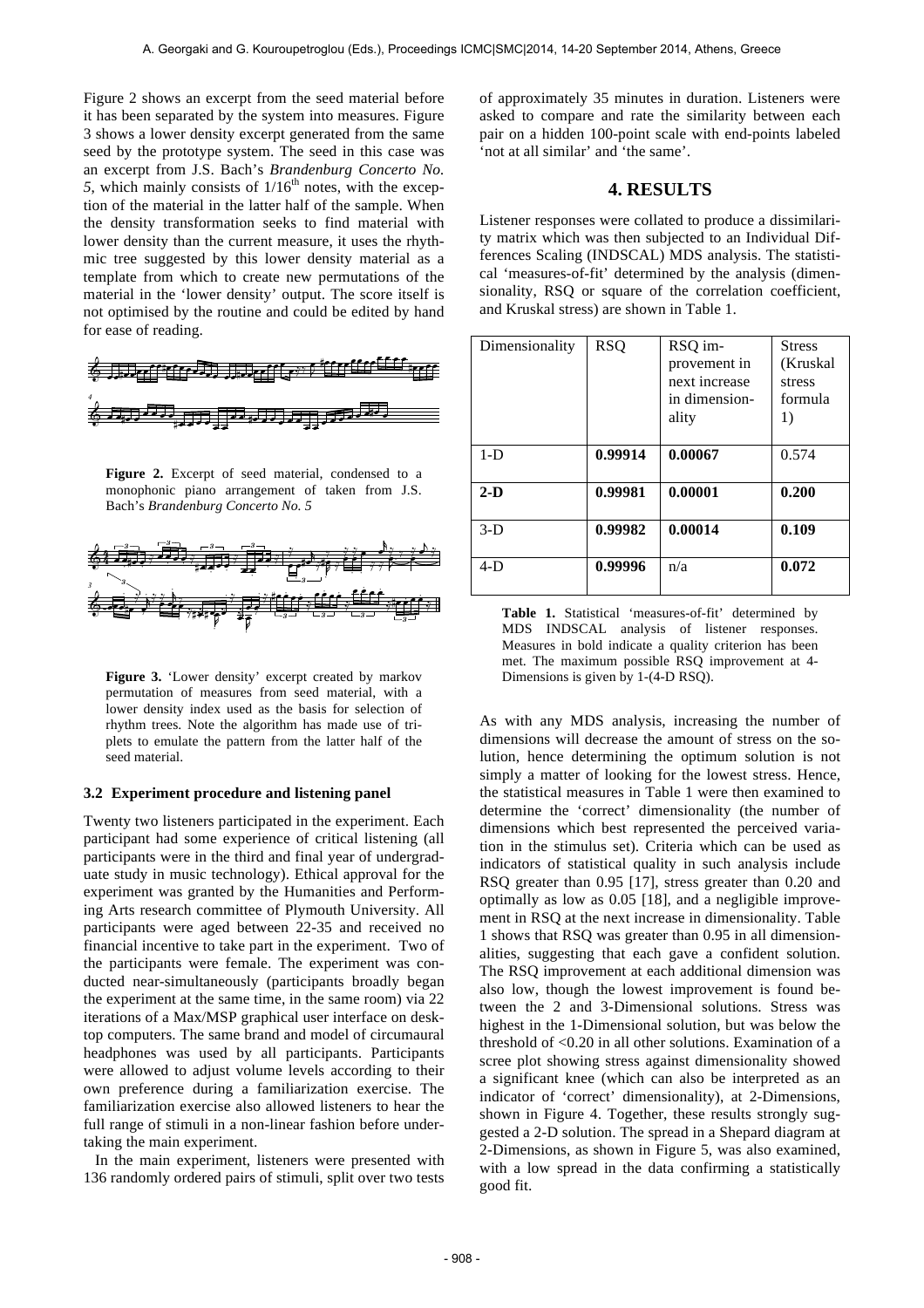

**Figure 4.** Scree plot showing a significant knee at 2-D, with stress at 0.200.



**Figure 5.** Shepard diagram showing a low spread between similarities and distances in the 2-D solution with stress at 0.200.

With a confident solution at 2-Dimensions, the perceptual space could then be plotted.

## **5. DISCUSSION**

The permuted stimuli, as shown in Figure 6, are generally plotted closer to the respective seeds than the density transformations, suggesting that a permutation in overall musical structure has less perceptual significance to listeners than a variation in rhythmic density. This is somewhat surprising as it suggests that even when the output is modified significantly by this process of random permutation, the output retains more perceptual similarity to the seed material than the output generated by selectively and deliberately manipulating rhythmic density.

 Two anomalies are present in the 2-Dimensional perceptual space. The 'Adagio' group (from *Adagio for Strings* by Barber) appears to show the placing of the seed stimulus and the high density transformation in positions which do not follow the general trend. This might be explained by the significantly lower density found in the Adagio seed material – a slow, sparse piece of music in comparison to the other seed sources. Similarly, the 'Brand' group (from *Brandenburg Concerto No. 5* by J.S. Bach) also exhibits some unusual placing in the perceptual space. In this group, although the permutation remains the closest stimulus to the original seed, the density transformations are positioned atypically. The seed material for this group is considered to be the 'most dense' by the prototype system, with the largest number of onsets and shortest durations. This might explain why the 'Brand' group is presented approximately opposite the 'Adagio' group, and also why the listeners perceived the variation in this unexpected manner. However, if the angle of the configuration is rotated whilst still maintaining the direction of perceived density in other seed groups from left to right, but with low to high instead of high to low in dimension 2, the stimuli in question then appear to be ordered BrandLD, BrandP, BrandE, and BrandHD, as would be expected according to the general trends observed above.



**Figure 6.** Perceptual space in 2-Dimensions after MDS INDSCAL analysis. Movement can be seen from low to high density stimuli. Coloured annotations show grouping of stimuli based on seed material. Stimuli appended -E are original edited seed excerpts. Stimuli appended - P are permutations with no intended change in rhythmic density. Stimuli appended -LD are the low density transformations, and stimuli appended -HD are the high density transformations.

 The perceptual space shows that transformed stimuli are loosely grouped near to their seed material, with a general trend that low density transformations are found in the upper left of their seed group, and high density transformations in the lower right of their seed group. Overall there is a tendency for an increase in density to be plotted across the perceptual space from the upper left of the space to the lower right. This spacing bears a similarity to some existing work using the circumplex model of affect [19], a 2-Dimensional emotional space with dimensions based on arousal and valence, which has been adapted to music and to affectively-charged algorithmic composition in some systems [20], [21]. Whilst such ob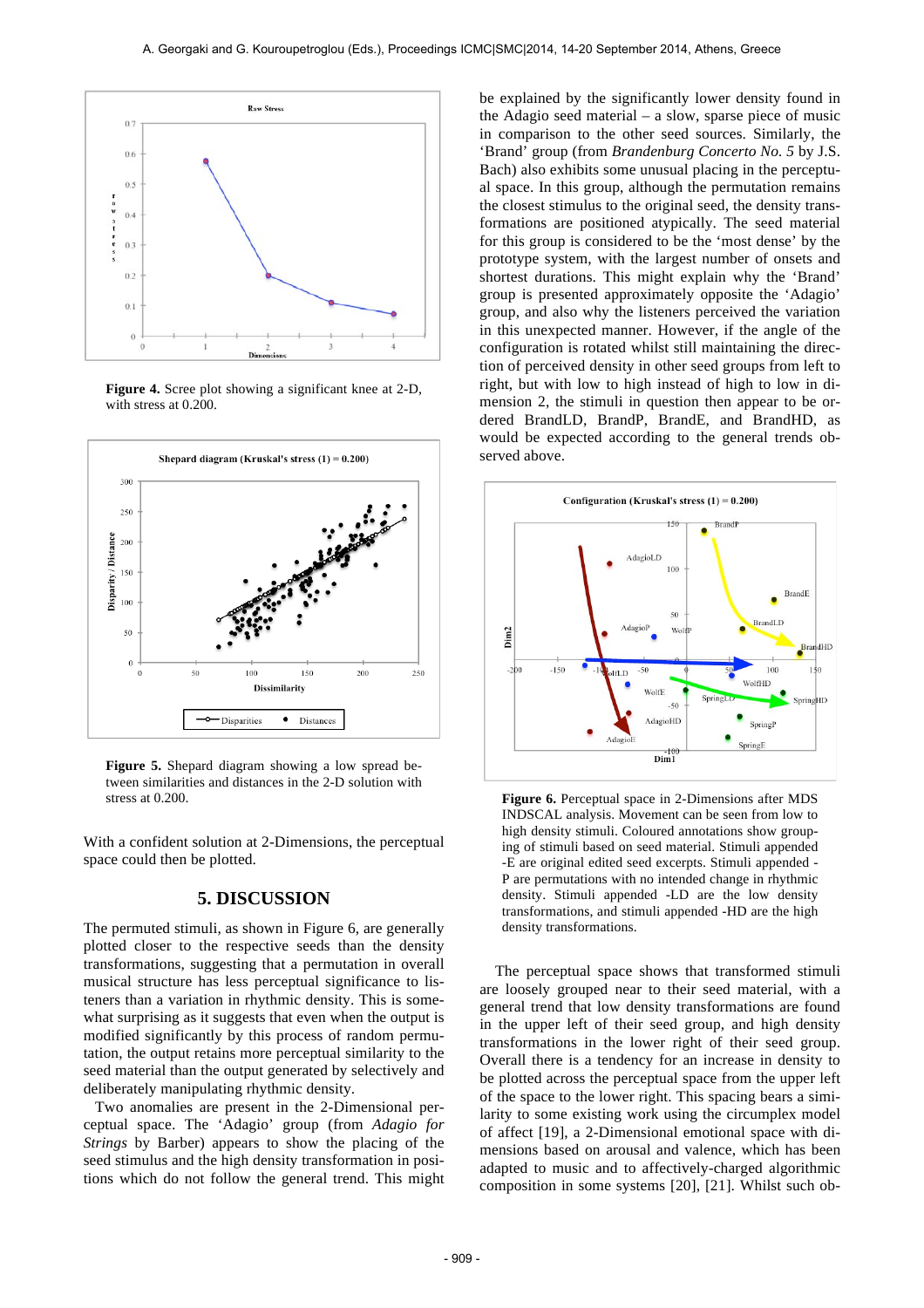servations can only be casually drawn, Barber's *adagio* seems to be a 'sadder', more somber piece, whilst the Brandenburg concerto is faster, more lively, higher energy and subjectively 'happier', found at the opposite end of the 2-D space. This strongly suggests that isolated musical feature manipulation is compatible with this method of parameterizing affect in such systems, and that in the future, a larger system, incorporating several such isolated features as part of an affective control system, should be possible. A larger system would have the advantage of being able to generate affectively charged music automatically, and reactively, responding to the user's emotional state. However, as MDS analysis cannot reveal the names of dimensions given by this analysis, a subsidiary verbal elicitation experiment should now be undertaken before rhythmic density could be included in such a system. Furthermore, the degree of control over the perceptual unidimensionality in the correlations noted above is to some extent dependent on the initial density of the seed material, which was itself limited to a small range from the western classical repertoire.

# **6. CONCLUSIONS**

In order to determine whether isolated musical features could be used in a larger affective algorithmic composition system, a prototype for generating new musical structures from seed material with varying levels of rhythmic density was developed and evaluated by means of a pairwise dissimilarity experiment.

 The pairwise dissimilarity experiment concluded that listener responses could be plotted to a 2-Dimensional solution with reasonable statistical confidence. A subsequent verbal elicitation experiment could now be used to label these dimensions. Within the 2-Dimensional space, randomly permuted stimuli were found to be perceptually more similar to the seed material than stimuli created with deliberate variation in rhythmic density. This is a surprising finding and has implications for the incorporation of a larger range of isolated musical features in an affective algorithmic composition system.

 The 2-Dimensional MDS scaling also showed a marked similarity to the 2-Dimensional model of affect which some algorithmic composition systems have adopted in order to automatically generate emotionally charged music. This further suggests that additional isolated feature manipulation could contribute to a larger system for affectively charged algorithmic composition in the future.

#### **Acknowledgments**

The authors gratefully acknowledge the support of EPRSC grants EP/J003077/1 and EP/J002135/1.

## **7. REFERENCES**

- [1] A. Friberg, E. Schoonderwaldt, and A. Hedblad, "Perceptual ratings of musical parameters," *Gemessene Interpret.-Comput. Aufführungsanalyse Im Kreuzverhör Diszip. Mainz Schott*, 2011.
- [2] K. R. Scherer, "Which Emotions Can be Induced by Music? What Are the Underlying Mechanisms?

And How Can We Measure Them?," *J. New Music Res.*, vol. 33, no. 3, pp. 239–251, Sep. 2004.

- [3] A. Lamont and T. Eerola, "Music and emotion: Themes and development," *Music. Sci.*, vol. 15, no. 2, pp. 139–145, Jul. 2011.
- [4] J. Kratus, "A developmental study of children's interpretation of emotion in music," *Psychol. Music*, vol. 21, no. 1, pp. 3–19, 1993.
- [5] E. E. Hannon, J. S. Snyder, T. Eerola, and C. L. Krumhansl, "The Role of Melodic and Temporal Cues in Perceiving Musical Meter.," *J. Exp. Psychol. Hum. Percept. Perform.*, vol. 30, no. 5, pp. 956–974, 2004.
- [6] D. Williams, A. Kirke, E. R. Miranda, E. B. Roesch, and S. J. Nasuto, "Towards Affective Algorithmic Composition," in *Proceedings of the 3rd International Conference on Music & Emotion (ICME3), Jyväskylä, Finland, 11th-15th June 2013. Geoff Luck & Olivier Brabant (Eds.). ISBN 978- 951-39-5250-1*, 2013.
- [7] R. Rowe, *Interactive music systems: machine listening and composing*. MIT press, 1992.
- [8] D. Cope and M. J. Mayer, *Experiments in musical intelligence*, vol. 12. AR Editions Madison, WI, 1996.
- [9] D. Cope, "Computer modeling of musical intelligence in EMI," *Comput. Music J.*, pp. 69–83, 1992.
- [10] D. Cope, "Experiments in musical intelligence (EMI): non‐linear linguistic‐based composition," *J. New Music Res.*, vol. 18, no. 1–2, pp. 117–139, 1989.
- [11] J. Bresson, C. Agon, and G. Assayag, "Openmusic 5: A cross-platform release of the computerassisted composition environment," in *10th Brazilian Symposium on Computer Music, Belo Horizonte, MG, Brésil*, 2005.
- [12] E. Bigand, S. Vieillard, F. Madurell, J. Marozeau, and A. Dacquet, "Multidimensional scaling of emotional responses to music: The effect of musical expertise and of the duration of the excerpts," *Cogn. Emot.*, vol. 19, no. 8, pp. 1113–1139, Dec. 2005.
- [13] E. Bigand, S. Filipic, and P. Lalitte, "The time course of emotional responses to music," *Ann. N. Y. Acad. Sci.*, vol. 1060, no. 1, pp. 429–437, 2005.
- [14] S. Vieillard, I. Peretz, N. Gosselin, S. Khalfa, L. Gagnon, and B. Bouchard, "Happy, sad, scary and peaceful musical excerpts for research on emotions," *Cogn. Emot.*, vol. 22, no. 4, pp. 720–752, 2008.
- [15] T.-L. Wu and S.-K. Jeng, "Probabilistic estimation of a novel music emotion model," in *Advances in Multimedia Modeling*, Springer, 2008, pp. 487– 497.
- [16] L. A. Schmidt and L. J. Trainor, "Frontal brain electrical activity (EEG) distinguishes valence and intensity of musical emotions," *Cogn. Emot.*, vol. 15, no. 4, pp. 487–500, 2001.
- [17] B. Astill, "An investigation of social values in a senior secondary school milieu," in *In Proceedings of the Austalian Association for Research in Edu-*